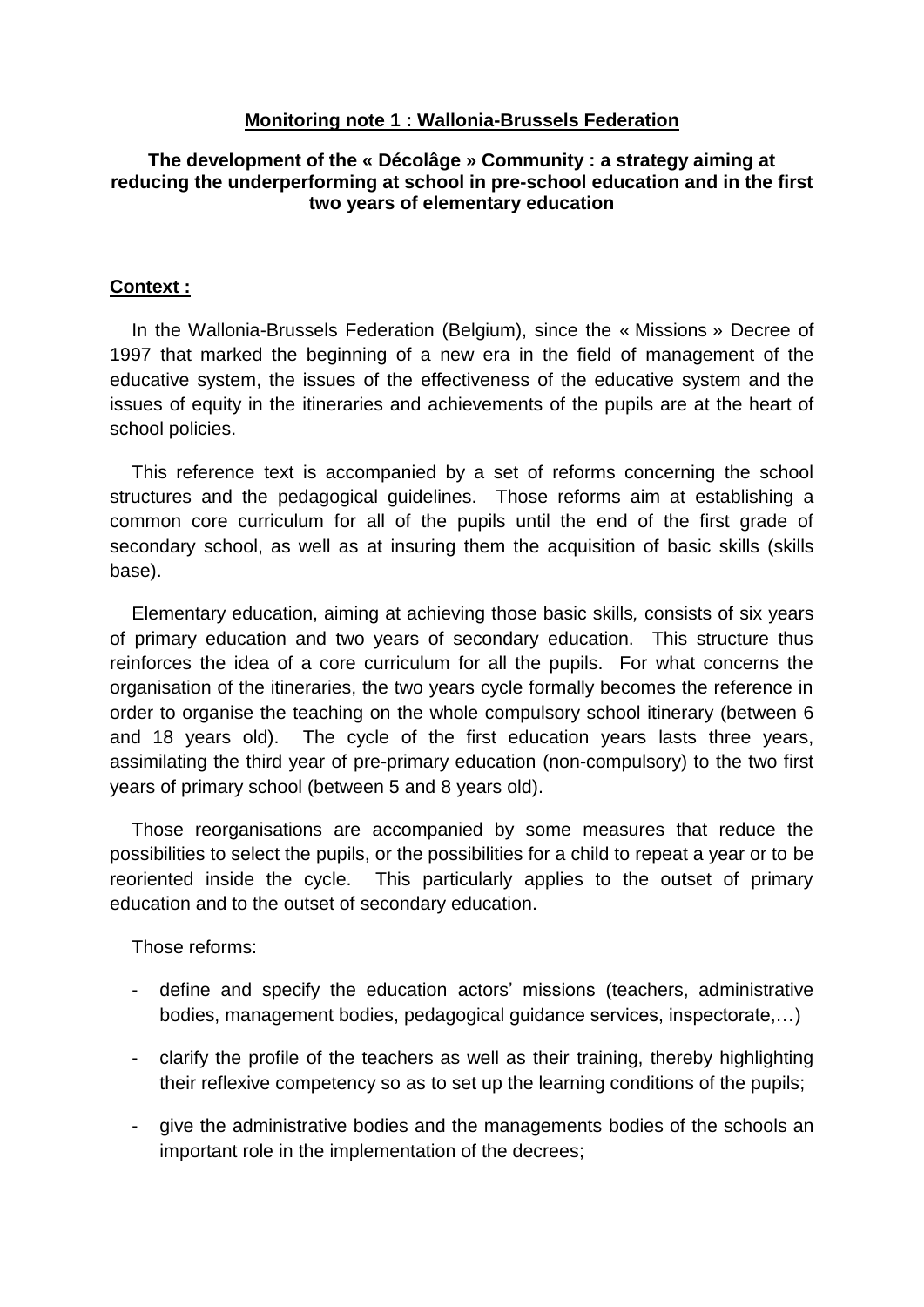- adapt the programmes to the notion of *competence* and *skills base;*
- in consistency with those orientations, the reforms re-examine the teachers' and management bodies' training;
- establish a management equipped with both an external evaluation system and statistic indicators of the pupils' performances at the level of the educative system as well as, more recently, at the level of the schools.

Most of the authors agree to say that those measures have led to a more important regulation by the central power of the pedagogical actions within the teaching networks and the schools in a quasi-market context. In regard to those orientations, both the actors and the observers of the system remain attentive to the obstacles hindering greater justice in the educational itineraries.

Despite the reforms that have been implemented, the repetition or reorientation rates remain high. The fact that the educational itineraries of the pupils are marked by their sociocultural and economical origins is particularly worrisome. The school system of the Wallonia-Brussels Federation is, worldwide, one of the school systems where the most important use of repetition is made. At the age of 15, 46% of the pupils have repeated at least one year of their school curriculum. This "pedagogical practice" represents an important financial cost for the system, but also a human cost for the pupils and their teachers. Both of them suffer from this failure and from this difficulty to manage the heterogeneity of the school itineraries. This custom for a child to repeat a year (also called *maintenance*) is already used in the third grade of the pre-primary education, i.e., even before the entry in the compulsory school.

Having made this observation, the Minister of Compulsory education, Mrs Marie-Dominique Simonet, undertook the development of the "Décolâge !" Community, which is the topic of this note. Today, 260 schools (one school out of seven), and 53 psycho-medico-social centres (one psycho-medico-social centre out of 3) are members of the Community "Décolâge!". Despite the difficulty to determine exactly how many teachers and PMS-agents are involved in this dynamic, it is certain that more than 600 from them have taken part to the training. Every group of three or four people "teacher – management body – PMS" was composed of agents from the same school.

## **Theory of change: Logics of action of the "Décolâge!" Community**

The "Décolâge !" Community aims at struggling against the repetition and maintenance practices, and, more broadly, to modify a school culture marked by orientation and selection, which in turn opens the door to failure. In order to reach those objectives, the "Décolâge !" Community intends to change the customs and the representations of the teachers in the sense of an enhancement of their capacity to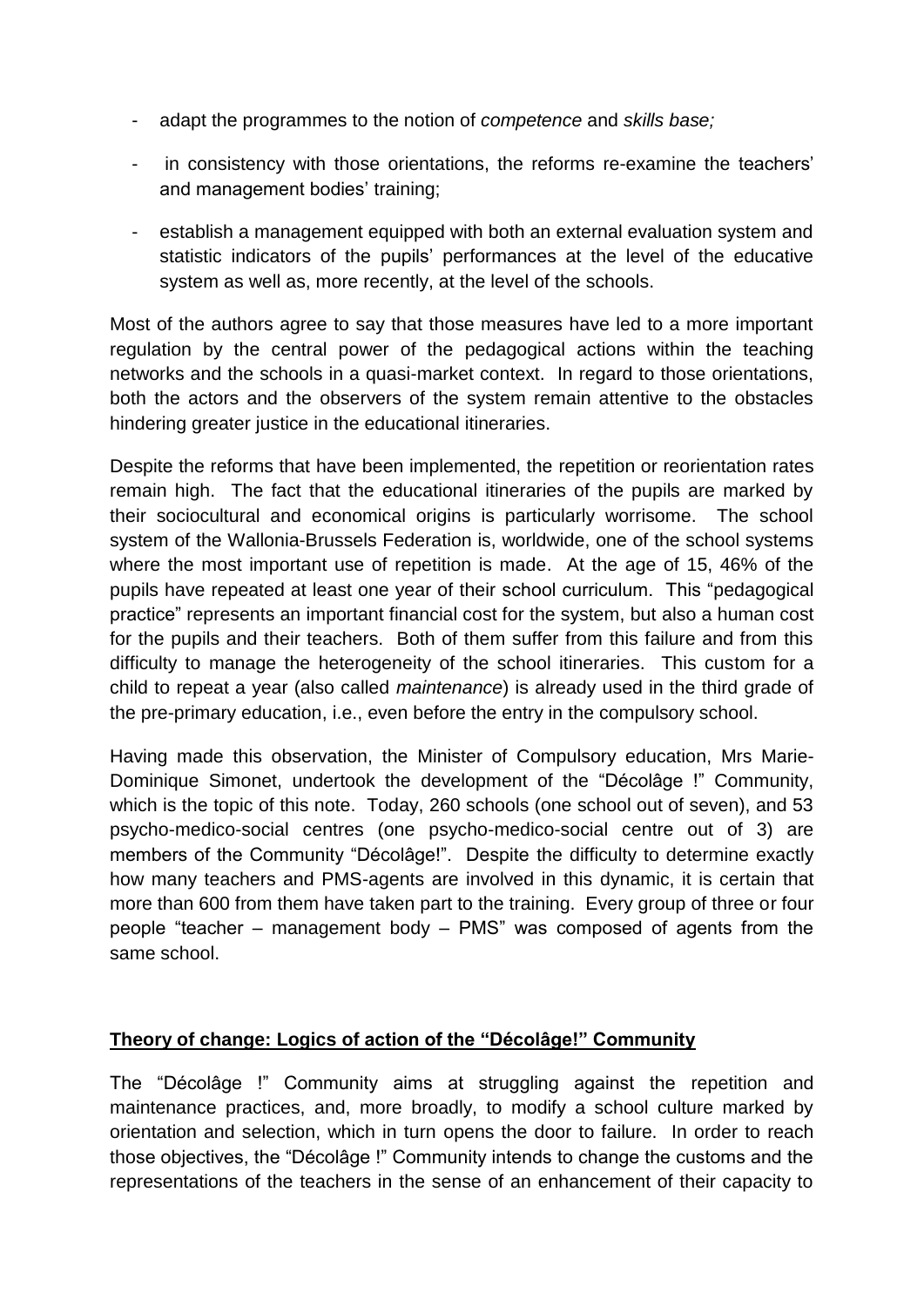act on the apprenticeships of the pupils, rather than on their capacity to orient and select them.

To this purpose, the Community implements a variety of processes, therefore strongly investing in an intermediate and central objective: the professionalization of collective pedagogical habits.

The implemented processes can be classified in five, mutually linked, logics of action:

- Firstly, **collaborative management** logic between the different institutional partners of the educative system: the Education general administration, the Networks and administrative bodies<sup>1</sup>, the Inspectorate Service, the Institute for lifelong training, the teachers' unions, parents' associations, foundations, etc.;
- Secondly, a **development of resources based on scientific contents** logic. Those resources may be as well pedagogic tools as formation modules;
- Thirdly, a logic of **networking and stimulation of a practices community** between teachers, between PMS agents, between an educative team and its partners, or between several educative teams;
- Fourthly, a logic of support to the development of an **self-regulated process of pedagogical conception and leadership** by the networks and organizational powers, through collabor ation between their educative advisors, their school managers and their educative teams, in order to develop efficient professional practices;
- Finally, an **evaluation and feed-back logic, in the service of an educative system teaching**, thanks to the Inspectorate services and the university studies allowing to monitor the management.

#### **1° A « collaborative management »**

1

After more than a decade of educative system management, reinforced around the "Missions" decree, it appears that many of the changes that had been expected are not arising. As in several other educative systems, the main decision-makers encounter trouble obtaining the expected changes by structural reforms and by a governmental action that is mainly concentrated on the orientation of budgets and on the writing of decrees. Efficacy and equity improve only with difficulty. Many experts explain this troublesome improvement by the complexity to obtain the changes in the necessary pedagogical practices.

<sup>&</sup>lt;sup>1</sup> In the Wallonia-Brussels Federation, education is managed by 4 Networks, or organisational bodies federations, recognized and subsidised by the state, but that autonomously manage the schools which they are responsible for.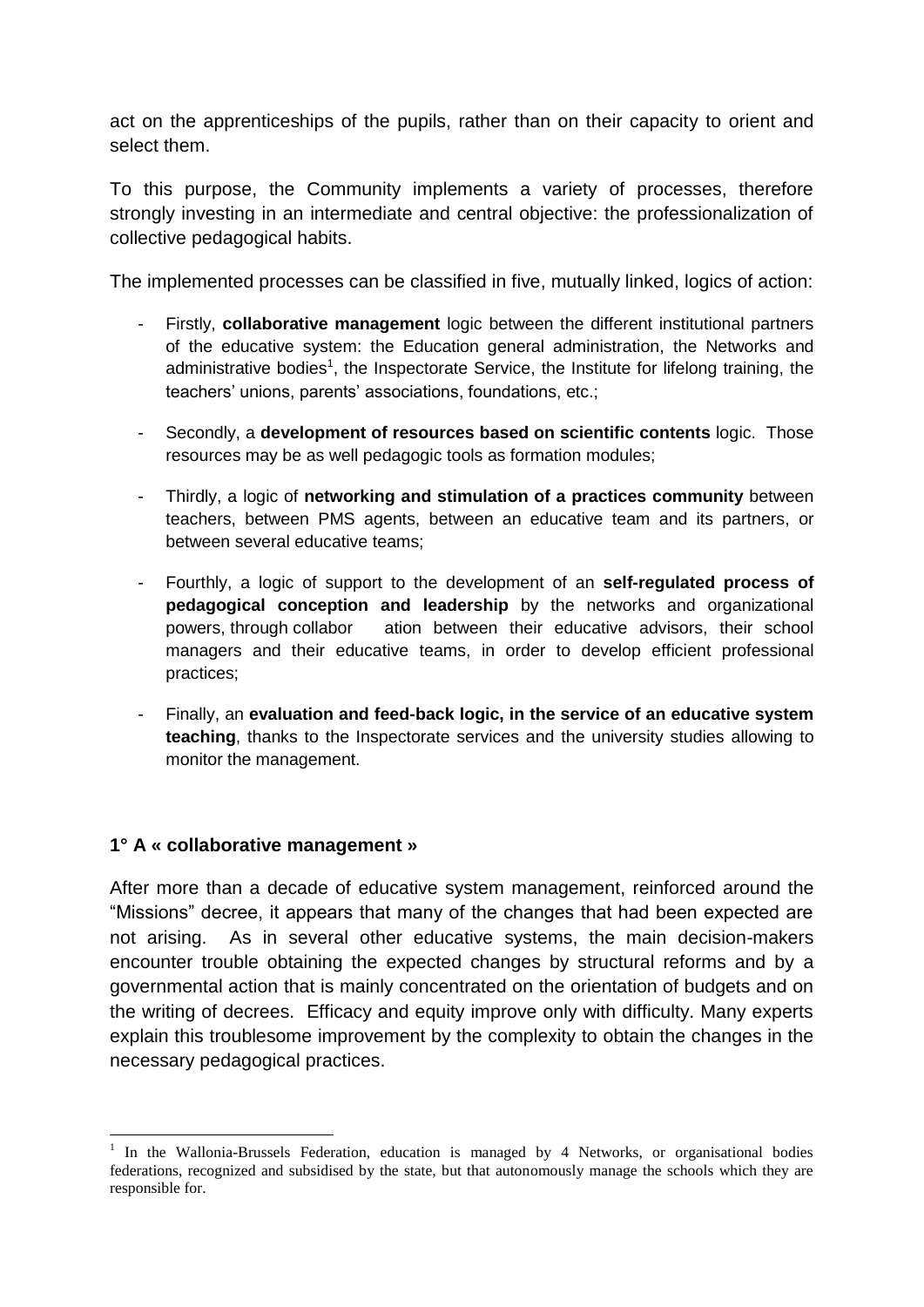Management mainly consisted in giving the actors a frame (the "Missions" decree and the competences-based approach) and norms (defined by evaluation tools and external evaluations). The management that was implemented also provided the educative system with indicators, through the indicators of education, the results to external evaluations, whether they are certificate or not, through university research and analytic reports provided by the Management Commission.

The observations that have emerged are now shared by most of the actors, in particular by the members of the Management Commission. The processes and logics of action have to be defined, in order to diminish the inequalities that we observe every year but that keep resisting reforms. In other words, those observations still should be translated into concrete actions in the field.

One might think that the decentralised structure of our educative system – which goes hand in hand with an pedagogical freedom enshrined in our school history and in the Constitution – stands in the way of the possibility for the central management body to provoke the changes in the professional practices that are necessary. The Government, and more particularly the Minister of Compulsory Education's Cabinet, cannot pursue a "top – down" political action, which obviously does not suffice to modify the local actors' practices.

One must also admit that the school actors do not seize upon neither the results of the researches, nor the experts' analyses, nor the Management Commission's opinions, nor the educative reforms, in order to adapt their practices. The question that arises here concerns a problem that the analysts of the educative reforms know very well: i.e., the problem of the "translation" developed by Callon (1986), called "innovation" by Dupriez (2007) or "cre-action" by Donnay and Charlier.

As Donnay and Charlier would say, it is now time to re-examine the relation between practitioner and change, practitioner and formation, practitioner and educative research.

One should activate, or reactivate, for the practitioner the feeling that he controls his work by reinforcing its autonomy, starting from the analysis of its practices. Indeed, it finally belongs to the teacher to judge what is best adapted in order to favour the evolution of the practices.

This conception implies that one recognizes the teacher as a "cre-actor", someone who invents, constructs and reconstructs solutions to answer the problems that he encounters. This autonomy does not exempts the teacher from a reflexion on the adequate objectives and measures, but, on the contrary, opens the door to other modalities of professional formation, among others based on its interactions with the Other (colleagues, pupils, parents, management bodies,…). The philosophy inherent to the "Décolâge!" project is to make the teacher aware of his responsibilities by investing in its capacity to become more professional.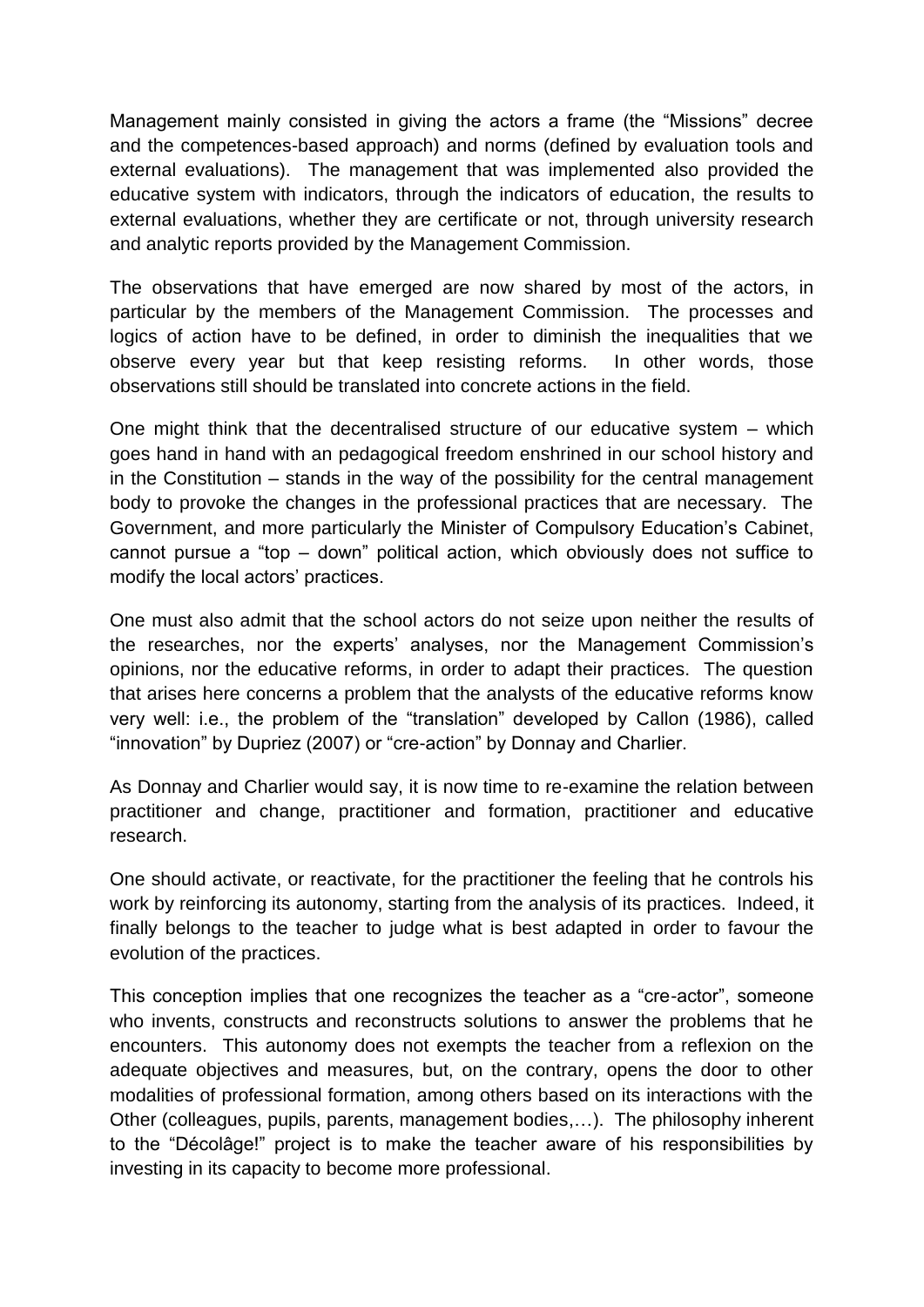The main issue here is to find an agreement on the role that the Government should play. The Government should develop a new type of management, in which, in addition to its role of norms and rules definition, of evaluation of the state of the system, and in addition to its subsidies grantor role, it will have a supportive role in translation, innovation or cre-action, through new processes of reforms and new logics of action. This will be made by relying on the teacher's desire for further professional development.

The development of the "Décolâge !" Community, since the beginning of the 2009- 2014 term of office, aims at experimenting a new type of management, which we could qualify as "collaborative management".

The importance of this challenge – especially in its attempt to modify the culture of failure, which remains the basic objective for many of the school system actors – requires to take the necessary time, for the "Décolâge !" Community to be founded on strong bases.

In order to address the issue of the decreasing use of maintenance or repetition of a school year at the very beginning of compulsory schooling (last year of pre-primary education and first and second year of primary school), the first step has been to build a common, scientifically validated, vision of the representations of the local actors, of their difficulties, but also of their needs and expectations. The research that has been led by the Université de Liège highlights the unjustified use of maintenance and repetition, simultaneously with the local actors' conviction that they are acting right. In the meantime, the action research led by the Université Libre de Bruxelles pointed to the processes on which one could act, beyond the issue of the local actors' representation: namely, on the issue of the transformation of attitudes and pedagogical practices, through a material and intellectual set of tools.

Both of those researches, accompanied by a committee composed of Inspectorate's members, and of representatives from the networks, the administrative bodies, the Cabinet and administrations, have given rise to a "collateral effect". Indeed, they thereby revived a common pedagogical vision enshrined in the Missions Decree but hardly ever implemented in the field: a vision of a differentiated pedagogy that gives everyone equal chances of emancipation. The support of those researches, as well as the discussions that they provoked, enabled to formulate a central observation: the necessity – and the emergency – to valorise the capacity of teachers and of all of the school actors to act on the pupils' learning and to manage the classes' heterogeneity. This valorisation would be a better solution than resigning to their helplessness and their tendency to over-orient and over-select the pupils on the basis of their difficulties.

After those two years of support of those researches – and only after this essential step –, it became possible to stimulate the pedagogical reforms that were identified as necessary, through new management processes.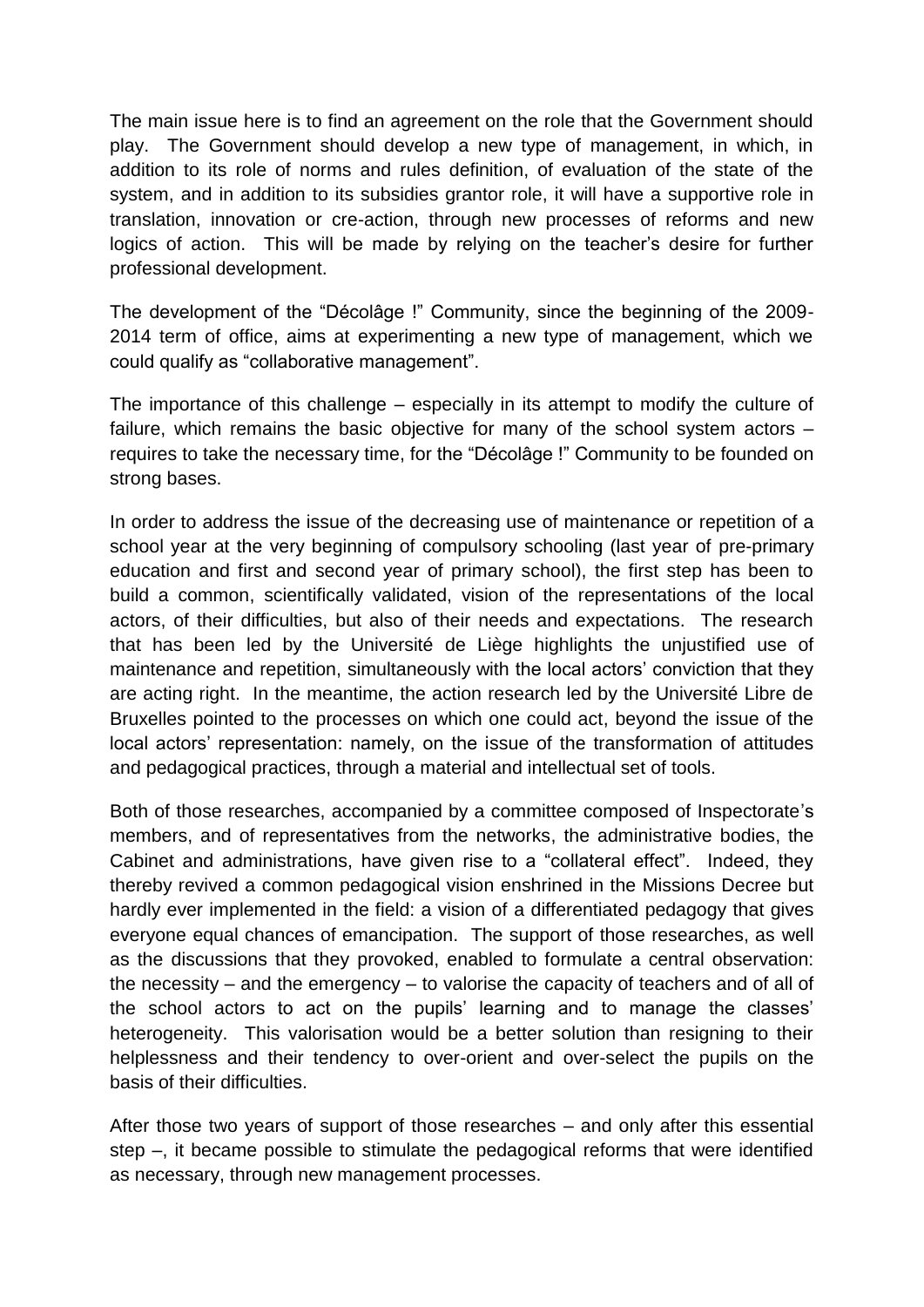Since its creation, the "Décolâge !" Community organized a collaborative work process between the system's different institutional partners within two committees:

- The first one says "Coopère !", which is, in French, the contraction of "Comité opérationnel", i.e., "Operational committee". This committee gathers the Inspectorate, the Networks and Administrative bodies pedagogical coordinators, the IFC, the Management general service, and the Minister of Education's Cabinet. The "Coopère !" regularly publishes an information letter that provides the schools with information about the decisions that have been taken.
- The second one says "Copilote !", which is, in French, the contraction of "Comité de Pilotage", i.e., "Management Committee". This committee gathers the unions, the parents associations, the Networks and the Administrative bodies, the FWB's Vice-Presidents Ministers, in addition of the Inspectorate, the In-service Training Institute, the Management's general service and the Minister of Education's Cabinet.

Those committees are the ideal location to identify the needs and to construct the resources that will reflect a common vision and shared objectives, as well as a place where practices and regulation processes can be shared.

The decisions are made unanimously and by consensus in the committees, in order to constantly respect the field for action and the partners' competences. Those committees support the development of the "Décolâge !" Community, both through the validation, diffusion and implementation of the decisions with their institution, and through a "horizontal" reflexion between the members of the "Coopère !", in order to take a critical look on its dynamics.

In spite of this desire to collaborate in the management of the "Décolâge !" Community, one must recognise that some central actors of the school system, namely the parents and the pupils, are poorly taken into account. This is in no instance the result of an omission, or of a refusal to see them becoming partners of the "Décolâge !" Community. Our wish, on the contrary, is to involve them and to give them the place that comes down to them. We therefore intend to clearly define their role and their field of action. But such a change in consideration cannot be done hastily, which is the reason why we give ourselves some time for thought. It appeared essential to us to begin with the creation of a collaboration between the institutional school actors (among which appear the parents associations' representatives) in order to improve the collective pedagogical practices, before to open the collaborative management to parents and pupils.

## **2° Pedagogical resources based on scientific contents**

As from the subvention of the researches led by the Université de Liège and the Université Libre de Bruxelles on the maintenance in the pre-primary education, it appeared essential to provide local actors with intellectual and material tools that will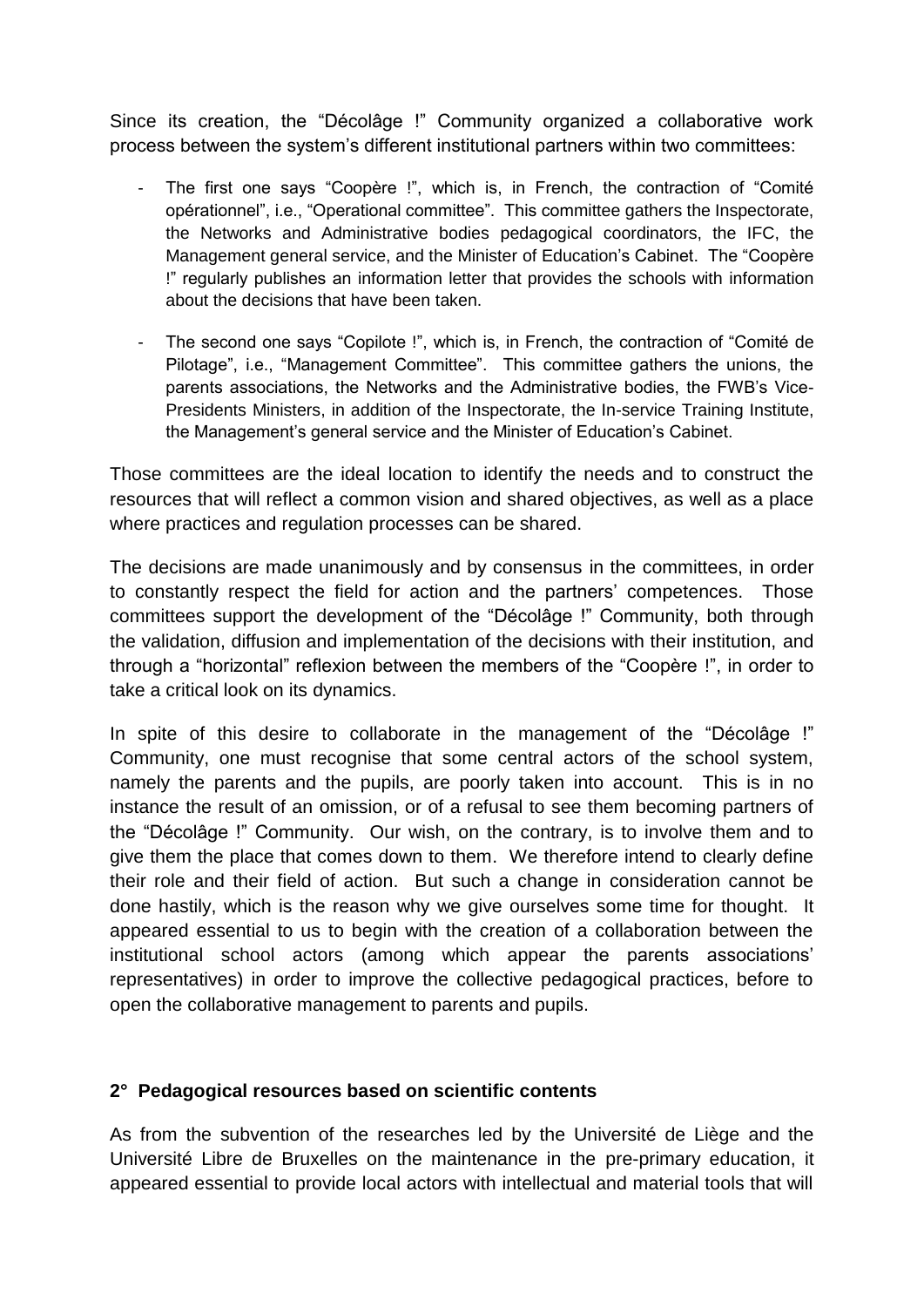give them the opportunity to improve their management of the heterogeneity of the classes, and to put pedagogical differentiation into practice.

Numerous new tools have been created and distributed since several years by the Administration, both in the form of booklets sent in the schools, and in the form of an identification of pedagogical resources on the enseignement.be website. In addition to those tools, the research teams proposed a complete and coherent "pedagogical kit". The spirit of this kit, as well as the approach and the articulation between pedagogical tools and theoretical frames that underlie its creation, may be transferred from the educative teams to other tools, that they already use, or that they wish to experiment. The scientific foundation of those tools, in addition to the effort to integrate them in the professional questioning of the teacher, is recognized by all the participants as essential and as a token of quality.

- This "pedagogical kit" is available to all on the website enseignement.be. The teams of the formation "Décolâge – Taking the pupil's déjà-là as a starting point", organised by the IFC, have been working on the kit. Follow-up formations will enable to deepen some didactic or pedagogical dimensions during the school year 2013-2014.
- In the project to extend the "Décolâge !" Community to the following years of primary education (P3-P6), some pedagogical tools will be developed, within a similar thinking.
- The Educative system management Service aims at articulating the didactic approach that arise from the extern, non-certificate, evaluations of the "Décolâge !" Community's dynamics.
- During the "Laboratory of pedagogical change" seminar, organised by the CERI/OECD, it appeared essential to clarify, for the local actors, the notion of "efficiency feeling", as much for their own personal development as for the pupils' apprenticeship progression. Indeed, this notion is at the heart of a culture of success, which starts from the learner's capacities. We would like to replace the failure and selection culture by such a success culture.

Those tools play two distinct and complementary roles: on the one hand, they provide the teachers, PMS agents and school management bodies with concrete elements which they can experiment new professional practices with. Those new practices might be individual or collective. On the other hand, the tools enable to define some common pedagogical norms and attitudes, as well as a pedagogical philosophy shared by all.

## **3° Networking of a community of practice**

Numerous experts and observers insist on the importance of teachers' teamwork – insufficiently implemented – in order to improve their professional practices and in the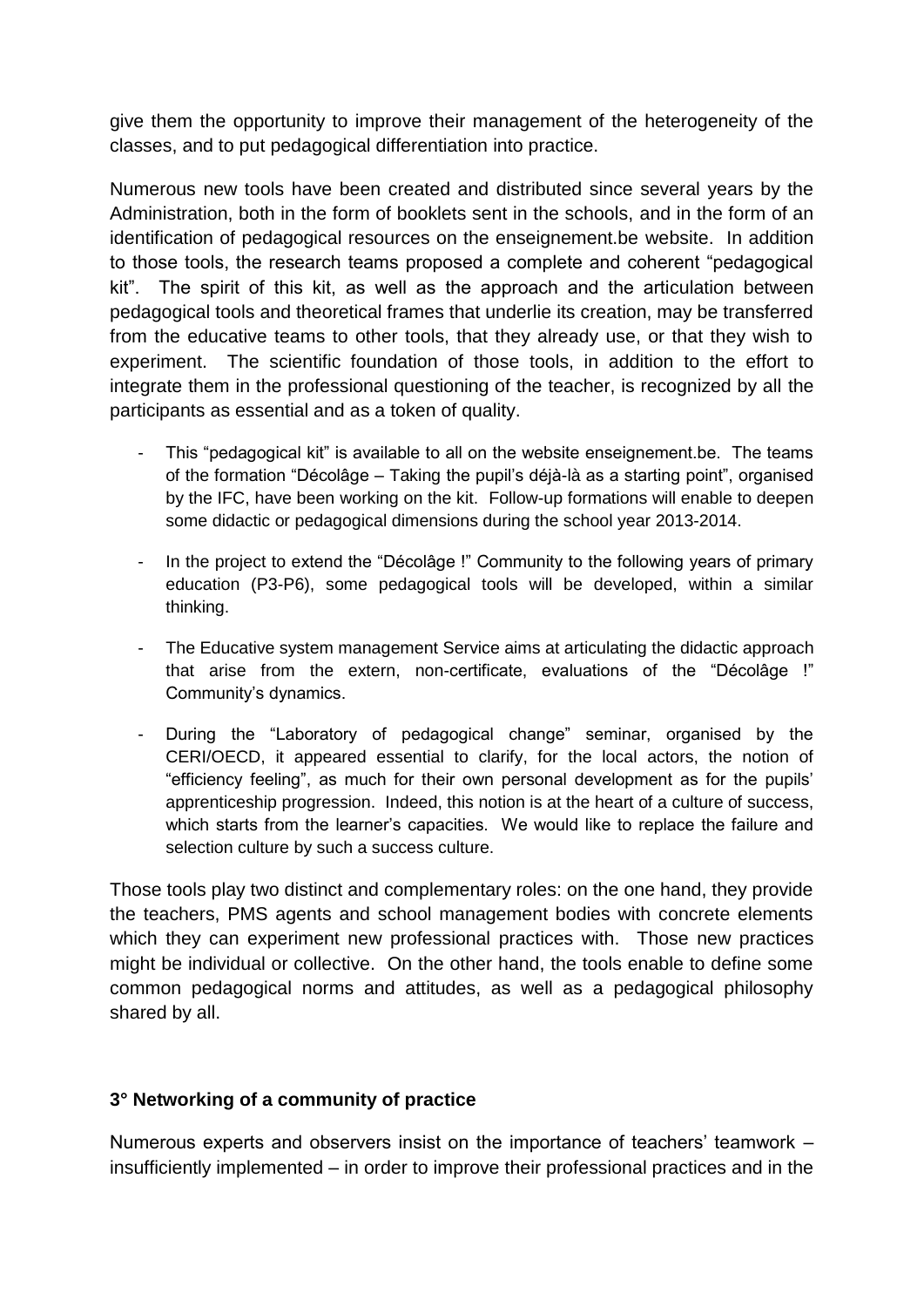meantime pupils' results. This teamwork appears particularly beneficial to exceptional, and would thereby contribute to reduce the inequalities and to favour everyone's success.

> "Encouraging the teachers to work together within the schools relies on the idea that this work is going to raise a bigger coordination of their practices, and that it is going to reinforce the continuity in the pupils' apprenticeships. Such a collaborative work would also give the teachers an opportunity to think collectively and to put their practices into question. Those opportunities could then lead, in given conditions, to the improvement of those pedagogical practices. (Marcel, Tardif, Durpiez, & Perrisset-Bagnoud (2007); Corriveau, Letor, Périsset-Bagnou et Savoie-Zajc, 2009. » (Letor, Enthoven et Dupriez, 2013).

This is the reason why, simultaneously to the implementation of a collaborative management, the "Décolâge !" Community develops and supports a logic of networking and of stimulation of a community of practice. As Letor, Enthoven and Dupriez (2013) recall in the intermediary report on the institutional and organisational analysis that they are leading on the impact of "Décolâge !" :

> "The practice communities are defined as a form of collaborative work in a formal or informal professional frame, characterised by a strong degree of interdependence between the participants, of adhesion to the defined missions by or for the group and of engagement in the tasks (Wenger, 1998). If the entry in those communities may be the subject of an admission or co-optation process, it is always free to join it, or escape it."

Networking the local actors and stimulating communities of practice may be done only through relying on the voluntary work of local actors. The main issue is for everyone to find resources in the network he chooses to belong to, as well as a vision of the partners who he feels in harmony with. Everyone should bring its competences and receive support from its partner, in a collaborative context.

The "Décolâge !" Community invites the teaching teams to intensify the collaborative work, or at least to articulate it harder to the pedagogical practices favouring the pupils' apprenticeships. The teams are invited to form communities of practice within the school, with another school, or, more globally, with all of the teams engaged in that project.

Different resources have thus been proposed to the local actors:

- A training module organised by the IFC, "Décolâge - Taking the pupil's déjà-là as a starting point". They must register in groups of three or four people from the same school, amongst which there must be a PMS-centre agent. The group must be supported and extended by an e-learning platform enabling remote exchanges between all the members of a group.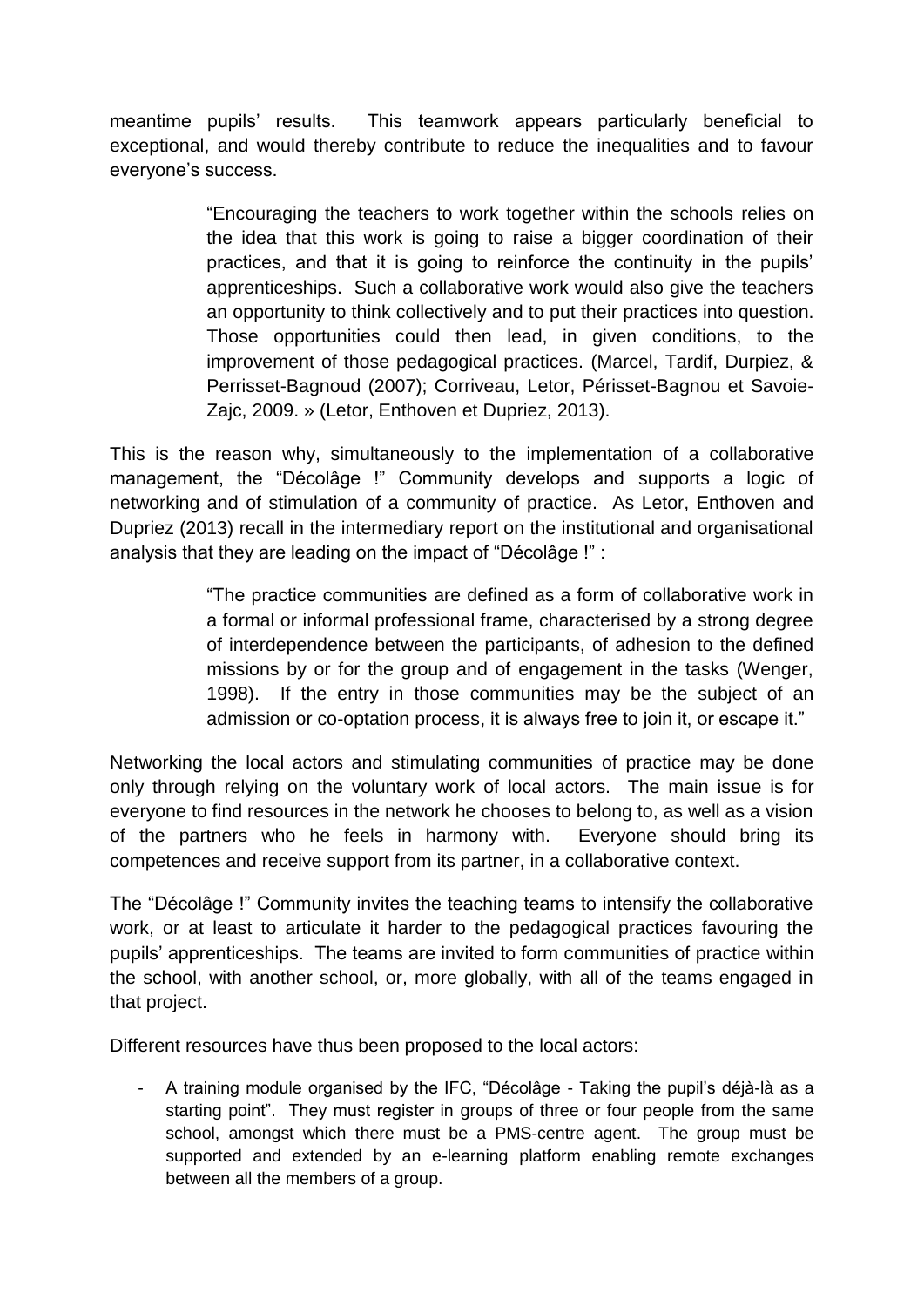- The King Baudouin Foundation intervision days : pre-primary education and disadvantaged families, relationships to be developed: The King Baudouin Foundation is a partner of the "Décolâge !" Community. It organised, for 28 schools, intervision days on the topic: "Pre-primary education and disadvantaged families: together to support the child in its school itinerary". As for the training organised by the IFC, the teams that took part to those intervision days engaged together, in order to share experiences. The King Baudouin Foundation will organise, in November 2013, in collaboration with the Minister of Education's Cabinet, a day to broadcast experiences and actions analysed during those intervision days, in order to share information with all the schools of the "Décolâge !" Community that are concerned by this issue.
- A digital work environment, "mENTeos-Décolâge !", enabling local actors to build their social network, according to plots that they determine and control (the plot of their school, of a companionship with another school, or the plot of participants to a same training module, etc.).
- Guidance and support by pedagogical advisors.
- A moment of meeting and conviviality in order to enable everyone to identify the Community which he/she belongs to, and to share information with its members.
- A support to networking by the M-ECETT package, thereby favouring exchanges between actors, through visits and formalisation of identified and experienced good practices.

## **4° Self-regulation of pedagogical guidance and leadership**

The "Décolâge !" Community started its development a year ago, and many educative teams have joined its dynamic (260 schools and 55 PMS centres). Today, it seems essential to build regulation processes of the pedagogical design and leadership. According to the logic at the root of the "Décolâge !" Community, which is a logic of collaborative management, the intention of the Cabinet of the Minister of Compulsory Education is to proceed to a regulation from above, demanding the educative teams to be accountable. Only a self-regulation logic appears compatible with collaborative management logic of the "Décolâge !" Community.

As Letor, Enthoven and Dupriez (2013) analyse, the "Décolâge !" Community's development is a reform centred on an adaptive – unscheduled – and professional approach :

« The research on the promotion and implementation of the changes in pedagogical practices has highlighted several approaches followed by the reforms.

Berman (1980) distinguishes, amongst the reforms, between two types of approaches: scheduled approaches and adaptive approaches.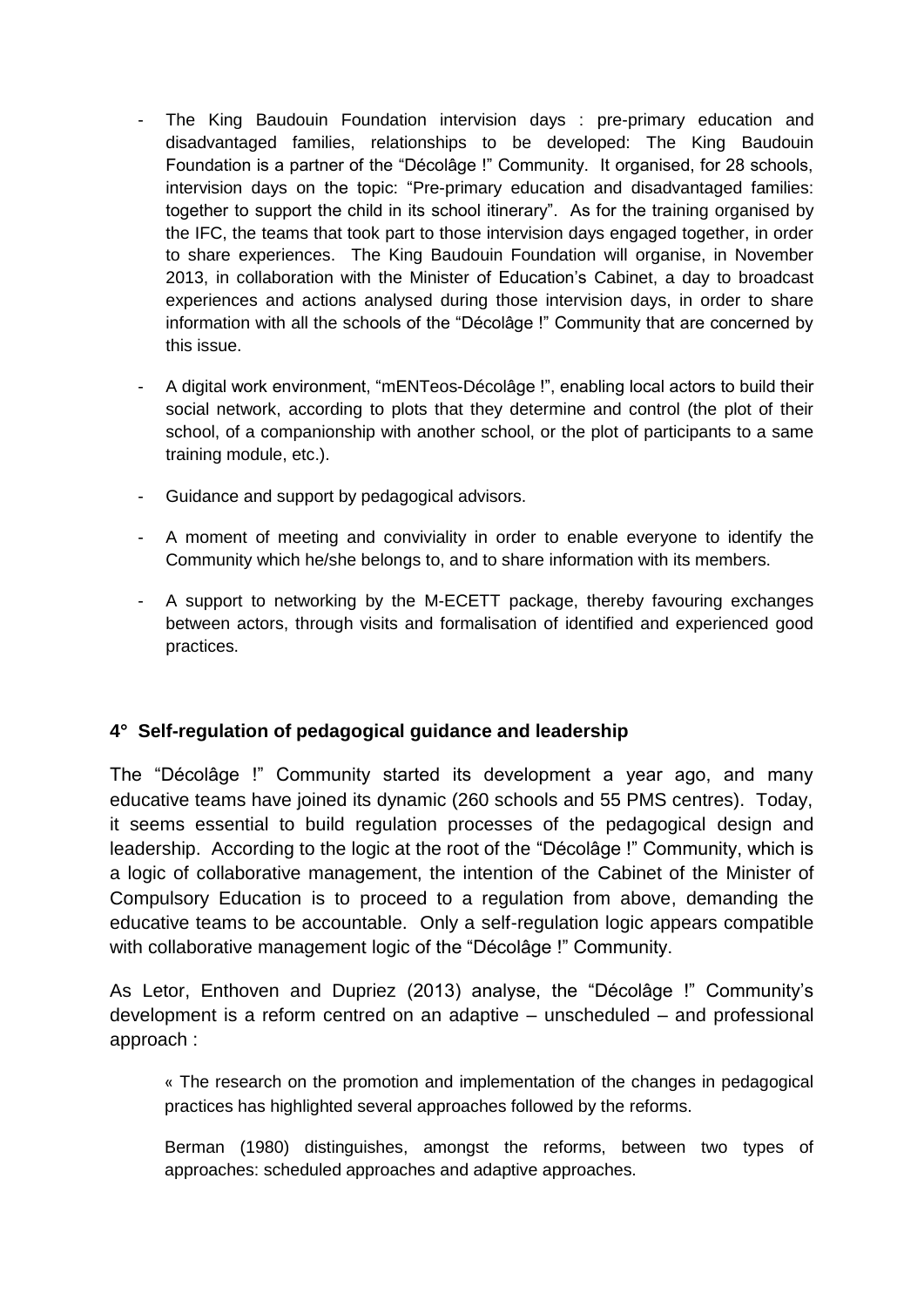A **scheduled approach** seeks to promote the compliance of effective practices to defined practices. It mainly bases itself on two organisational processes :

- On the one hand, on the development of an **explicit orientation** of the pedagogical practices (guidance), associated with an **important compliance control** of the effective practices with the defined practices (control);
- On the other hand, on a **support to the implementation** and a coaching by the intermediary of local leaders. The main goal is to maximise the implementation of the programme's compliance. In this case, the **teachers' autonomy is strictly restricted.**

An **adaptive approach** seeks to arouse innovations enabling to adapt the injunctions to the local conditions:

- By **encouraging the professional communities to discover and disseminate the effective local practices**;
- By **leaving them a large share of autonomy** in order to adapt those practices to their own conditions »

If the adaptive approach favours the teachers' motivation to engage in the reform, enables them to attach value to it, and fixes the implemented practices in their context, it also involves risks of discrepancies between the prescribed changes and the changes effectively adopted by the teachers.

Those discrepancies may arise from a variety of factors, but may be corrected by several actions:

- A gap or discordance in the values between the protagonists may be corrected by a **clarifying of their key values, in such a way as to increase the local actors' engagement and to align their points of view.**
- If the problem is linked to an aversion to risk taking by the teachers, the risk taking may be alleviated by developing an **organisational culture that facilitates autonomy and encourages risk taking and innovation.**
- If the gap stems from a lack of mutual comprehension between the management body's intentions and the teachers' actions: this gap may be alleviated by **detailed procedures that enable to structure the work** and by a **more important guidance** during a training or a support. A **strong leadership**, aiming at changes promotion and regulation, will soften the asymmetry of the information.

Letor, Enthoven and Dupriez (2013) sum up this statement as follows:

"Starting from these premises, Rowan and Miller (2007) identify a range of variables that characterise the measures that promote pedagogical change at large scale: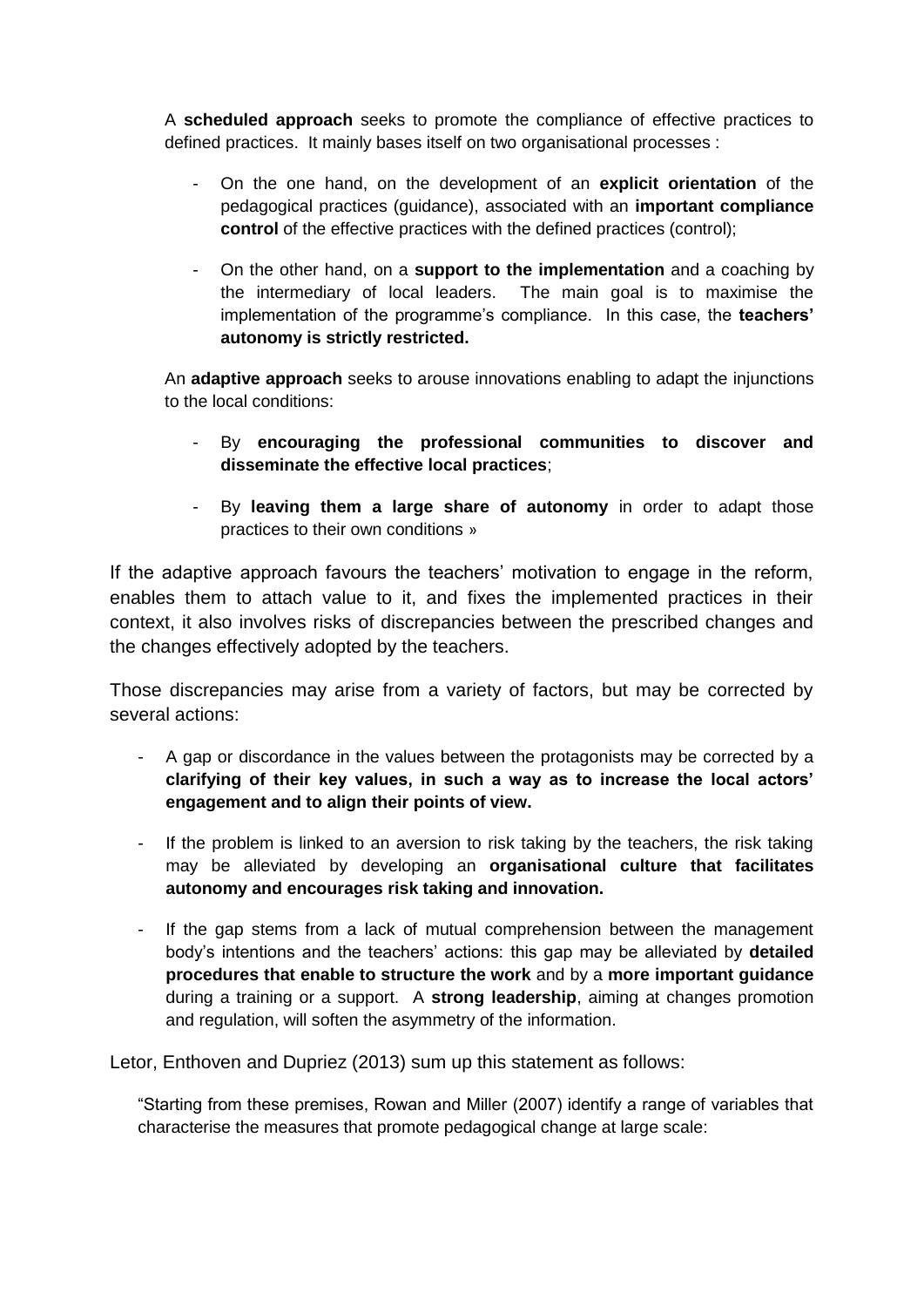- Pedagogical guidance (degree of orientation of the practices, teachers' set of tools, degree of support to change);
- Pedagogical leadership developed at school (role of the school management body in the pedagogical activity and the follow-up of practices);
- Teachers' training to change;
- Collaborative work between teachers as well as the autonomy that is given to them".

Therefore, and despite the necessity to respect the intermediate and local actors' pedagogical autonomy – Networks and organizational bodies –, the experimentation of a collaborative management in developing the "Décolâge !" Community must sustain guidance and pedagogical leadership. In order to reconcile the respect of autonomy and the support to guidance and pedagogical leadership, regulation processes of the actions that have been led must be built.

As it did with the pedagogical tools proposed to the teachers, the Education Cabinet's and its administration's role is to supply those regulation tools on the basis of processes implemented in other school systems, and on the basis of validated scientific knowledge.

- An action plan model: an educative team's first resource is its own conviction, cohesion, and collective strength. But the energy of a team that is engaged in the dynamics of the "Décolâge !" Community will be even more efficient if it can be mobilised around an action plan. A project that is well thought out and defined by the team, under the responsibility of the school management, will guide the action and enable the cohesion of the team around objectives that have been collectively fixed. One might also work with the help of a pedagogical advisor (cf. § 9 below). In order to support the teams in the redaction of their action plan, the circular 4110, sent in August 2012, proposed possible focuses for thought and action, as well as a form model that may serve as assistance for the redaction of the team's action plan. This form is shown in the Annex 2 of this circular.
- Three big focuses for thought and action have been suggested to the pedagogical teams:
	- o "collective awareness to the issue of maintenance and repetition"
	- o "enhancement of the teamwork, through a better understanding of our school"
	- $\circ$  "enhancement of our pedagogical practices, to the benefit of all of the pupils' success".
- Collegial processes and methods to the benefit of the exceptional pupil are tried out by 50 educative teams. Amongst those teams, some are members of the "Décolâge !" Community, in the participative training "TravCol", organised by the IFC that will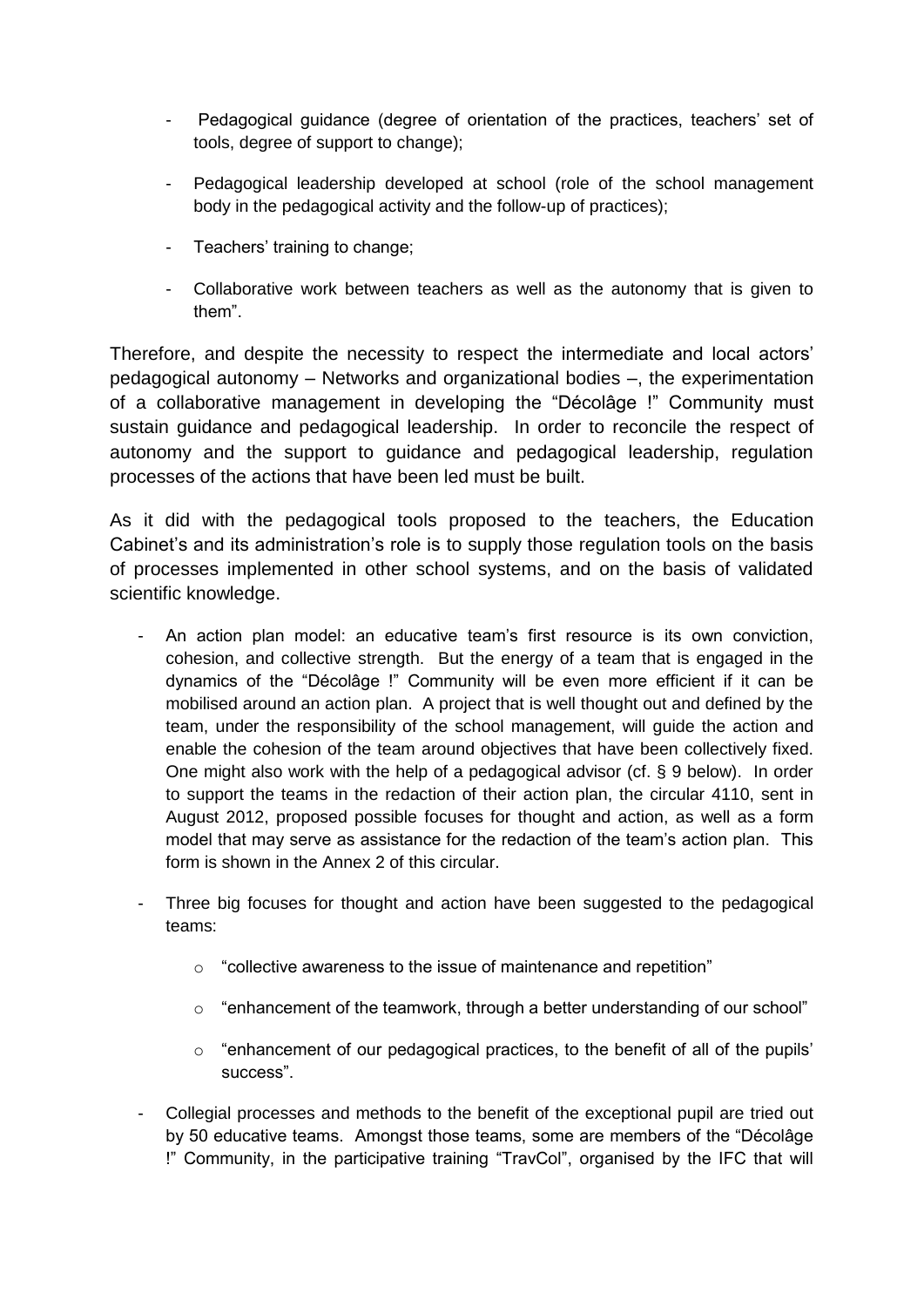enable the evaluation of the collective work process, as well as the difficulties and needs that arise from this process, etc.

- A "practitioner's guide" and an analysis grid of the conditions of an efficient pedagogical environment, stemming from the CERI/OECD works, will be proposed to the intermediate actors – the networks and the organisational bodies – as well as to the local actors – the school management bodies and the PMS centres – in order to lead a self-evaluation of their measures.
- The "Coopère !" will be extensively working on those issues, always with the CERI/OECD support, but also on the basis of the propositions that each network or federation of organisational body will make. This will take place for purposes of sharing information about design and self-regulated pedagogical leadership practices.

### **5° Evaluation and feed-backs to the benefit of an educative learning system**

If the "Décolâge !" Community tries out a new type of educative management, it must create the necessary conditions to become a learning organisation. From then on, it may produce processes and logics that might extend to the whole system, depending on the necessary adjustments to the different issues and contexts.

If one refers to Letor, Enthoven and Dupriez's analysis (2013):

"A learning organisation is an "action system that structures itself to permanently learn, capitalise its know-how and competences, to transmit them and voluntarily reach its objectives in function of the evolutions of its environment, resources, culture, actors' mental representations" (Bouvier, 2004, p. 63). (…) This apprenticeship goes through the individuals and the collectives that compose the organisation and make it live through their interactions".

Letor (2007) identifies several dimensions of the organisational apprenticeship:

- A collective dimension through the taking into consideration, or the emergence of a framework of representations (vision and culture), in which the people have the feeling to constitute an organised group, define and analyse their action and the produced effects, and seek apprenticeship opportunities";

- An organised dimension in the intentional establishment, by a recognized institutional authority, of regulation measures that enable to mobilise resources in order to make possible the development of a reflexive collective action, to constitute an active memory of the accumulated knowledge and know-how, and to favour their diffusion among the whole organisation.

Our educative system already contains an institutional evaluation authority: the Inspectorate service. Among its missions, we find: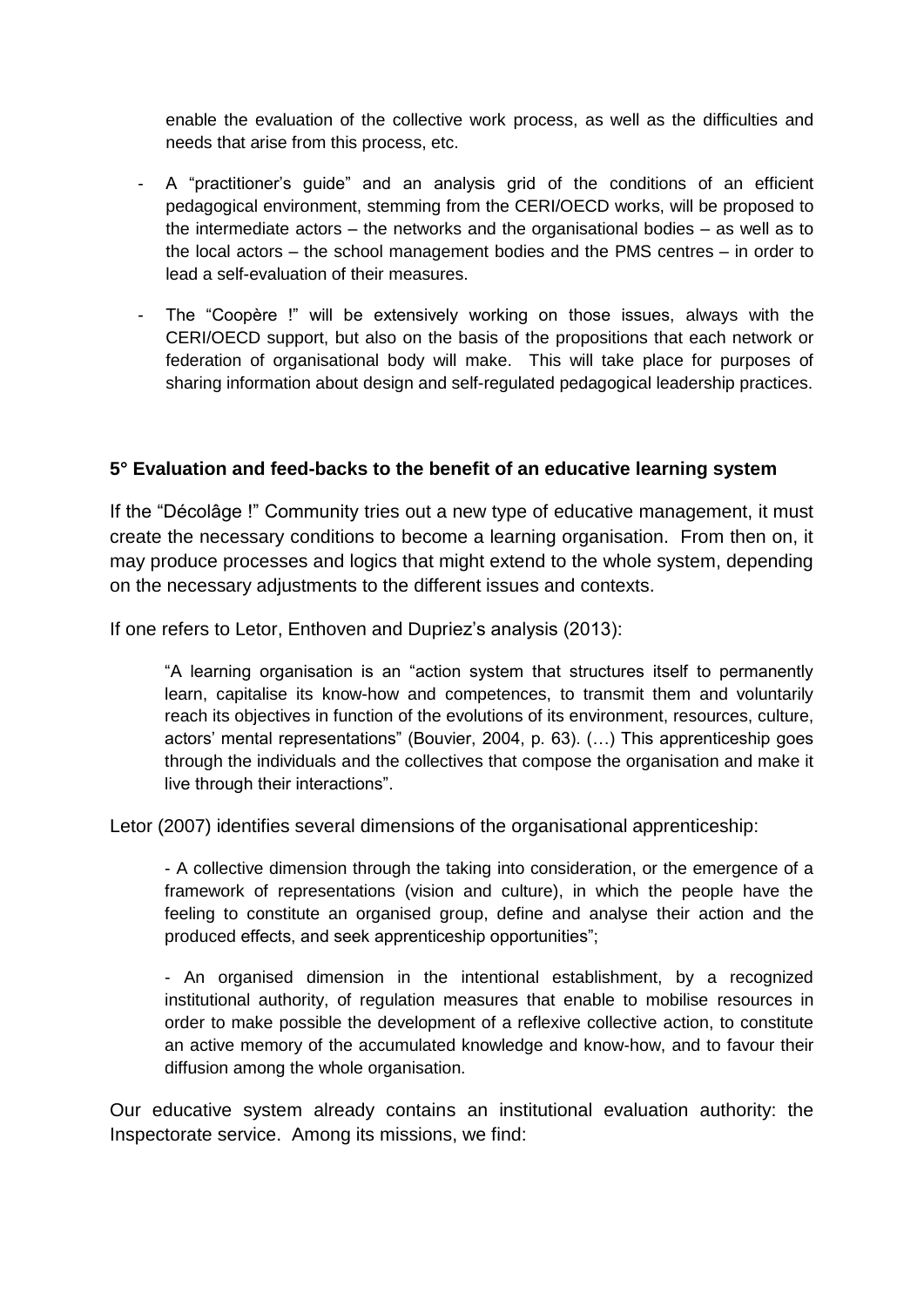- 2° Evaluate within the schools: notably:
	- a) Respect of the articles 6, 8, 10, 12, 13, 15, 16, §3, 24, 34, and 78 of the  $24<sup>th</sup>$  of July 1997 Decree (the "Missions" Decree);
	- b) Respect of the study programmes fixed or approved by the Government, in accordance with the articles 17, 27, 36 and 50 of the  $24<sup>th</sup>$  of July Decree;
	- c) Respect of the articles 2, 8, 27, 45, 46, 48, 50, 51, 54, 55 and 57 of the  $3^{rd}$  of March 2004 decree, organising special education;
	- d) Coherence of the practices, including evaluation practices;
	- e) Match of the didactic material and school equipment with pedagogical purposes;
	- f) Coherence of the choices made in the field of in-service training, and the matching of these choices with the pedagogical purposes as well as the impact of these trainings on the pedagogical practices;
	- (…)

3° Detect within the schools the potential segregation mechanisms, as well as support to the abolition of those mechanisms;

4° Dispense advices and information linked to the account provided in the frame of the missions that are defined in the points 1° to 3° above;

5° Bring their support to the conception, transfer, and correction of the non-certificate extern evaluations, as well as to the analysis and exploitation of the results at the level of the schools;

7° To assist the Management Commission in compliance with the Educative System Management of the French Community Decree of 27 March 2002, article 4, 4°.

The Inspectorate Service carries out evaluations in order to develop reliable, individual or collective, professional practices. It may then contribute to transform the educative system into a learning organisation.

In the "Décolâge !" Community, it appeared to all the members of the "Coopère !" and the "Copilote !" that if the schools that are members of the Community were in no way "immune" against Inspectorate's visits, they should not either be subject to specific evaluations, linked to the objectives of the "Décolâge !" Community. It appeared indispensable – in order to obtain the actors' adhesion and to enable their active involvement – to avoid the "evaluation threat" that weighted on them. Such a pressure is very present in a school system where the failure culture is as important as in our system, and has contributed to the emergence of an anxious relationship with evaluation.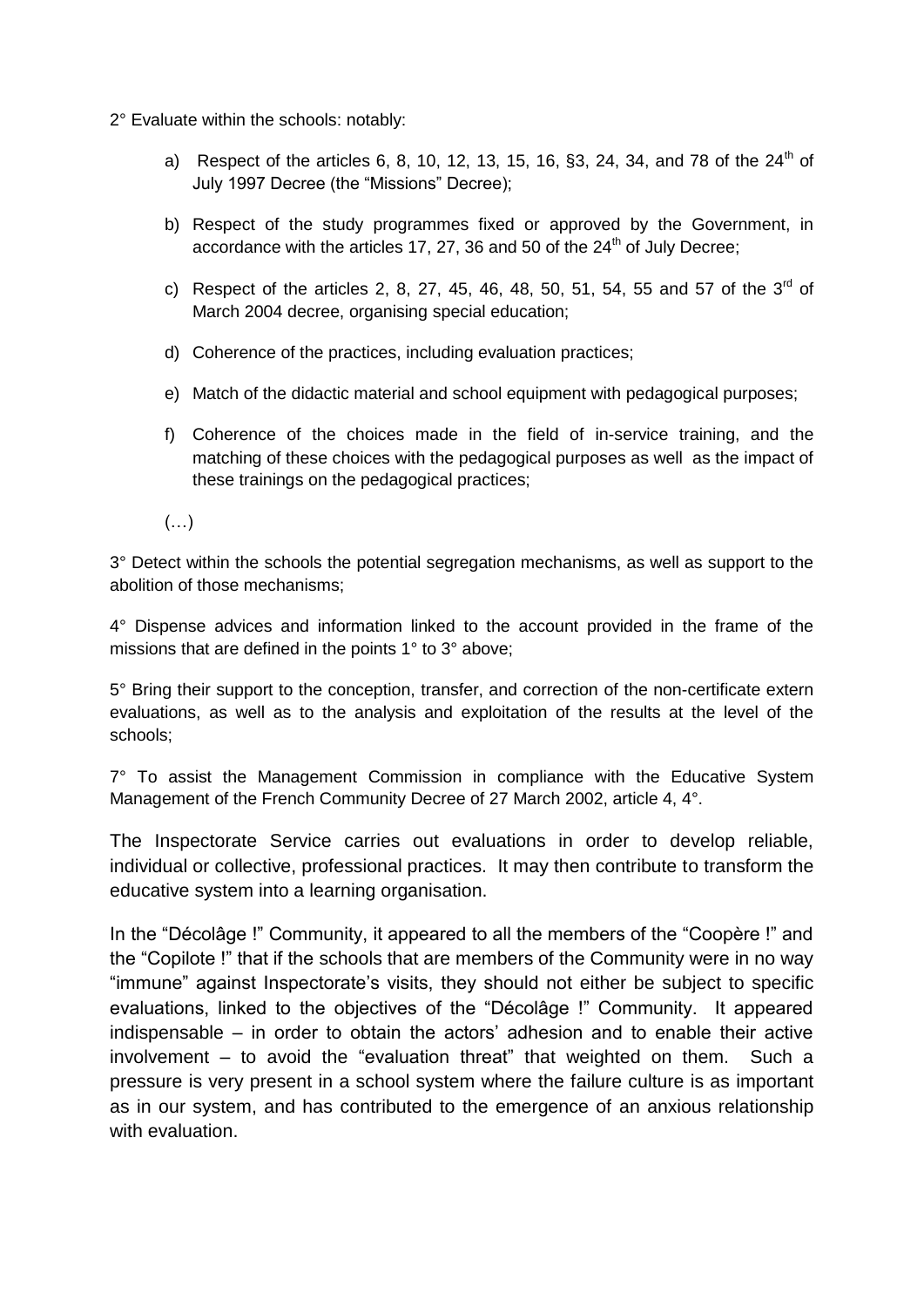Nevertheless, beyond the absence of a specific evaluation of the schools that are members of the "Décolâge!" Community, it appears essential, in the framework of a collaborative management, to rely on the Inspectorate's missions. Those missions provide the "Décolâge !" Community with knowledge, efficient pedagogical practices, or alerts on the implemented mechanisms. The Inspectorate's evaluation missions, for example on the "remarkable schools" or on the "taking into account of the exceptional pupils in secondary schools", could benefit to the members of the "Décolâge !" Community.

- For example, the results of the Inspectorate's mission that was led during the school year 2012 – 2013 on the "remarkable schools" in the management of the exceptional pupils may be distributed to the intermediate and local actors of the "Décolâge !" Community. This distribution may take place through booklets, or through a joint work with the Counselling and Psychological support service.

Moreover, it is obvious that a critical but friendly look must be brought on our own logics, approaches, measures, resources, etc. This is the reason why The Compulsory Education's Cabinet is subsidising a research team, and has engaged the Brussels-Wallonia Federation into the CERI/OCDE "pedagogical changes laboratories".

- The subsidy of a research team of the GIRSEF. Université Catholique de Louvain, will enable to identify the conditions favourable to pedagogical practices in the "Décolâge!" Community. This will take place through interviews of the key actors of "Décolâge!", the extensive case study of 10 educative teams, and a questionnaire that has been sent to a representative sample of teachers.
- Several members of the "Coopère!" are involved in the CERI/OECD's seminars of the "Laboratory of pedagogical changes", in order to submit the "Décolâge !" Community as a new management of a reform to the critical analysis from experts and 4 other school systems. This involvement enables to identify the logics, mechanisms, strengths and weaknesses of the reform, and to construct such a "collaborative management". Analysis and regulation tools of the reform will be proposed by the CERI in order to support the experimentation and to contribute to the understanding of the lessons that should be drawn, to the benefit of the whole educative system management.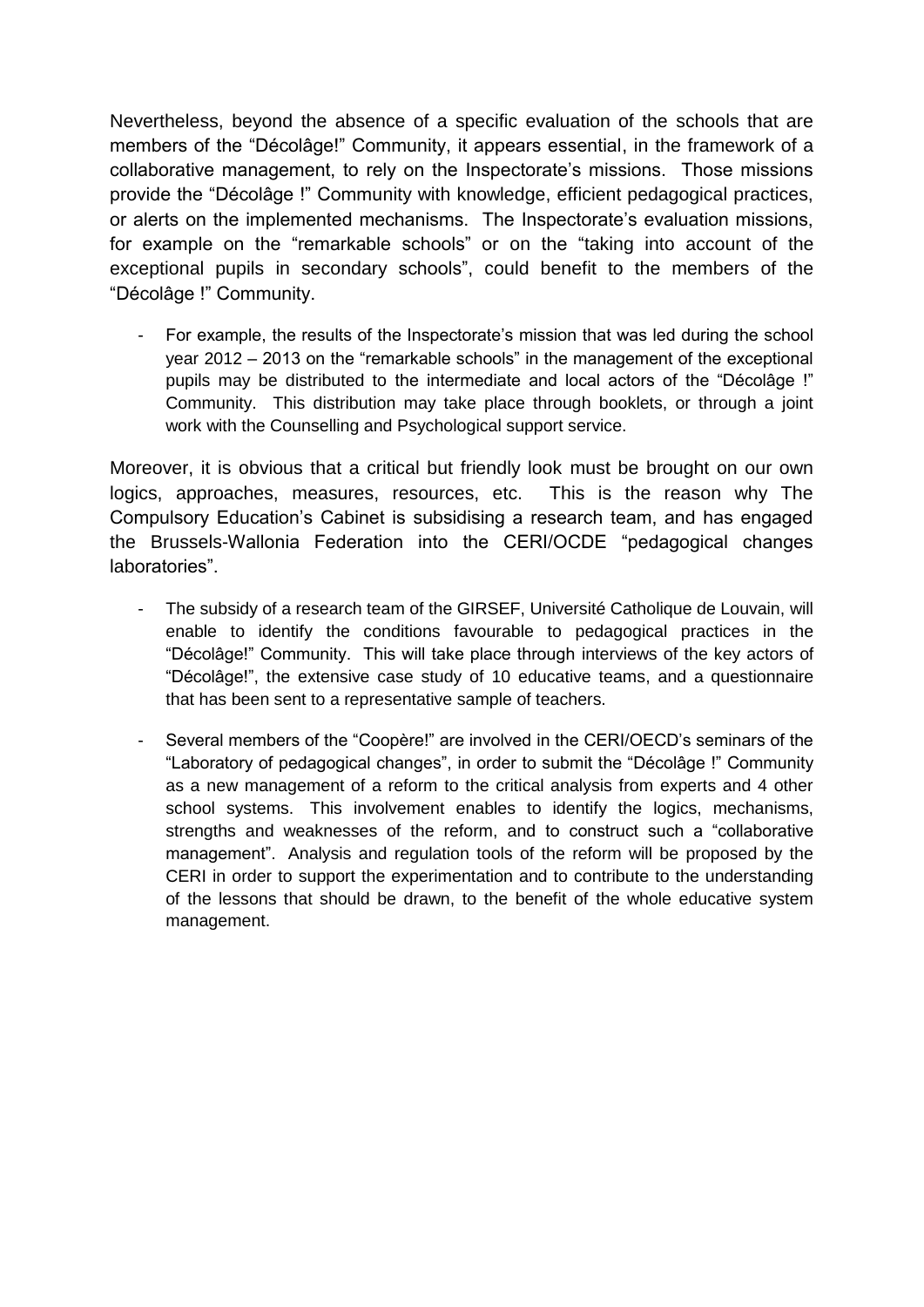# **Figure 1: Theory of change: logics of action of the "Décolâge !" Community, partners and actions**



#### **Legend:**

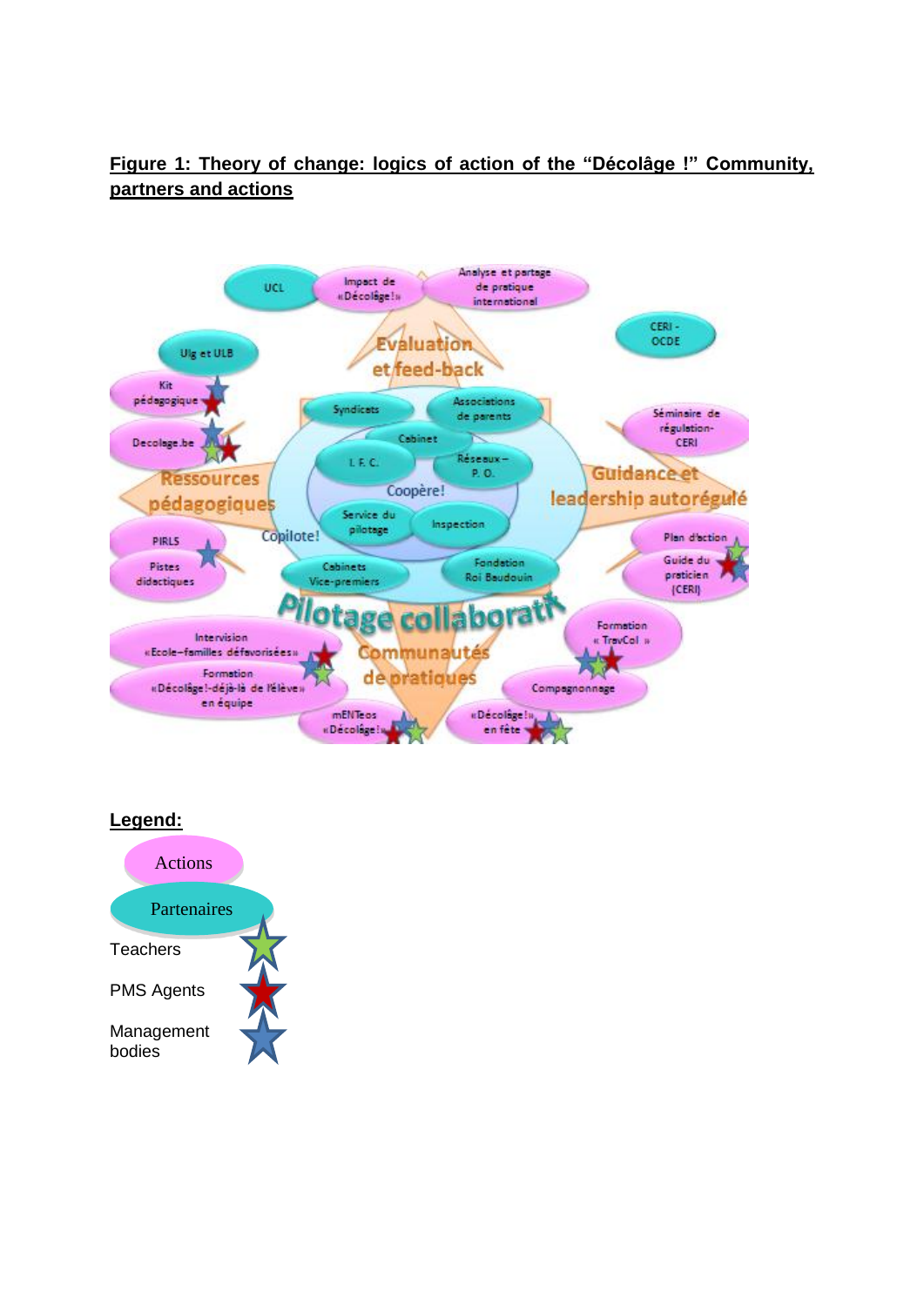# **Additional financial resources**:

Very few additional financial resources are mobilised for the "Décolâge !" Community, as the philosophy of this project is to mobilise all the actors in their function and missions.

The additional mobilised funding is mainly dedicated to the subsidy of the research teams, with an average budget of 100.000€ per research team per year.

## **Calendar of the "Décolâge !" Community development**

Scientific exploration of the maintenance and repetition issues, that have preceded the "Décolâge !" Community development, has begun in the course of the school year 2010-2011, and carried on during 2011 – 2012. The launch of the "Décolâge !" Community took place in March 2012, and the first actions in the field took place as of September 2012.

It is thus way too early to consider the benefits of the "Décolâge !" Community on the pupils' results, and on the use of maintenance and repetition.

It is also too early to consider the effects of the Community on the teaching pedagogical practices.

On the other hand, several indications witness the on-going dynamics:

- Some 260 schools and 53 PMS centres engaged in the "Décolâge !" Community. During the first school year of activity, the Community thus reached a participation rate of 15% of the schools, and 33% of the PMS centres.
- More than 600 people took part to the hybrid training.
- The coordinators of the pedagogical advisors of the teaching networks involve deeply in the "Décolâge !" Community and enthusiastically adhere with the process.
- The General Inspectorate service also expresses its enthusiasm for the project.
- The teaching unions show a strong interest for the process and signal that they haven't received any negative resonance from the field yet.
- A new information sessions campaign, which 500 people took part to, followed by a new circular calling to enter the "Décolâge !" Community, could enable the entrance of around a hundred teams in the course of the school year 2013 – 2014.
- For the start of the new school year 2014 2015, the extension of the "Décolâge !" Community to the later years of primary school is being prepared.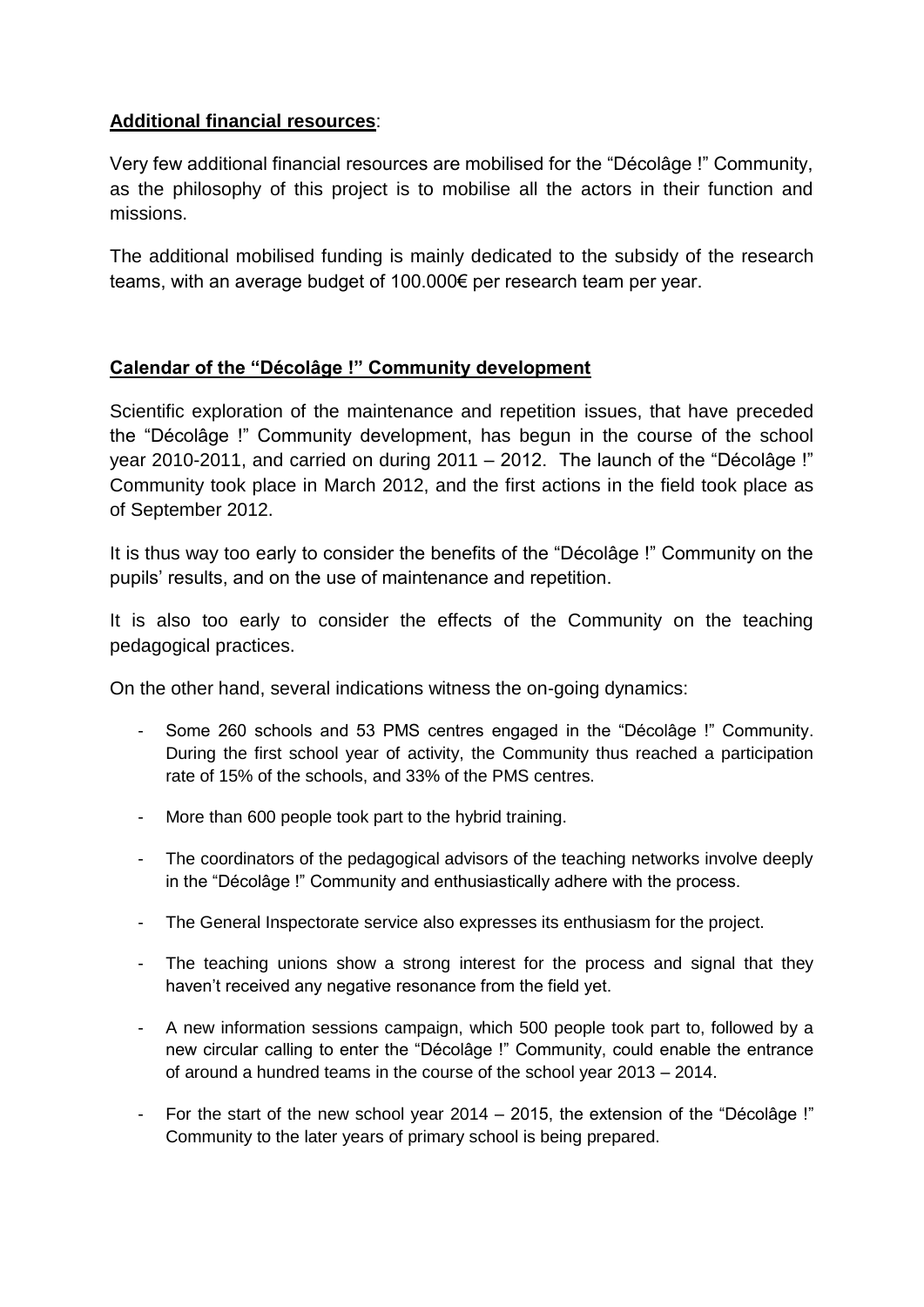Besides, it is obvious that the development of the "Décolâge !" Community will have to carry on in the next years, if the next Education Minister and the Education Administration maintain their involvement in this project.

Despite the fact that we cannot predict the success of the dynamics that have been set into motion, it appears that the participative and systemic processes of the project bring about important resources and a close pedagogical guidance, and, therefore, are at the origin of the resulting enthusiasm. Moreover, the importance given to the support of the teachers in what lies at the heart of their profession is very often underlined as being the originality and the quality of the "Décolâge !" Community.

### **References**

- Berman, P. (1980). Thinking about programmed and adaptive implementation : Matching strategies to situations. In H.M. Ingram & D.E. Mann Eds), Why policies succeed or fail (p. 205-228).Beverly BeverlyHills, CA : RAND
- Bouvier, A. (2004). Management et sciences cognitives. coll. Que sais-je? Paris : PUF Camburn, E., Rowan, B., & Taylor, J. (2003). Distributed leadership in schools: The case of elementary schools adopting comprehensive school reform models.Educational Evaluation and Policy Analysis, 25(4), 347-343.
- Callon, M. (1986). Éléments pour une sociologie de la traduction. La domestication des coquilles Saint-Jacques et des marins pêcheurs dans la Baie de Saint-Brieuc. L'annéeSociologique, 36, 169-208.
- Corriveau, L., Letor, C., PérissetBagnou, D. et Savoie-Zajc, L. (Ed.). Travailler ensemble dans les établissements scolaires et de formation: processus, stratégies et paradoxes. Bruxelles : De Boeck. p.138-145.
- Donnay, J. & Charlier, E. (2011) Apprendre par l'analyse des pratiques : initiation au compagnonnage réflexif, 3ème édition. Namur: Presses Universitaires de Namur .
- Dupriez, V (2007). Peut-on réformer les pratiques pédagogiques ? In Dupriez V. et G. Chapelle. Enseigner. Paris : PUF
- Letor, C. (2007). La collaboration entre enseignants, facteur de réussite scolaire : une équation non évidente. In Frenay, M. et X. Dumay (Ed.), Un enseignement démocratique de masse, une réalité qui reste à inventer. Louvain-La-Neuve : I6doc, p. 105-120.